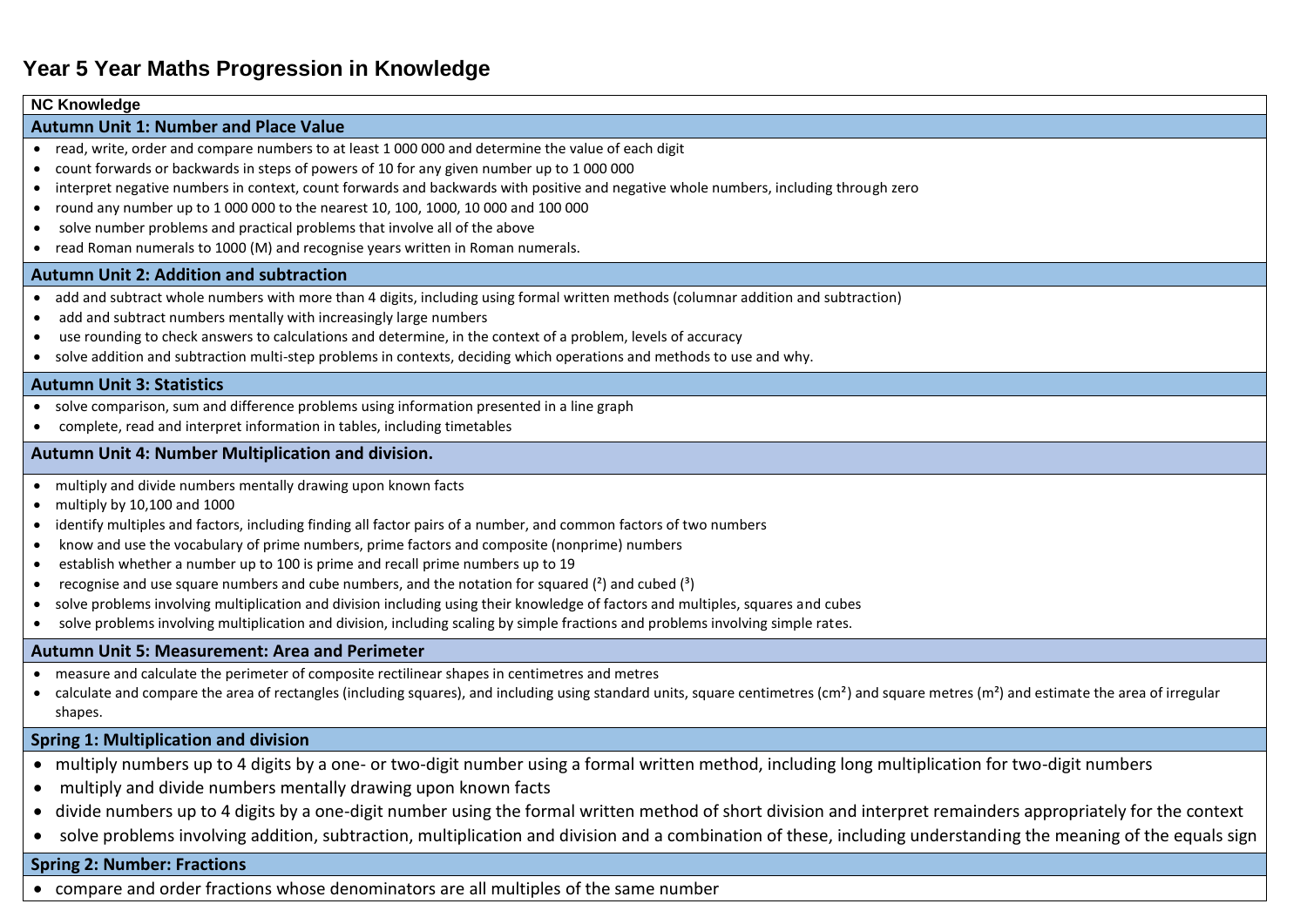- identify, name and write equivalent fractions of a given fraction, represented visually, including tenths and hundredths  $\clubsuit$  recognise mixed numbers and improper fractions and convert from one form to the other and write mathematical statements > 1 as a mixed number [for example,  $2/5 + 4/5 = 6/5 = 11/5$ ]
- add and subtract fractions with the same denominator and denominators that are multiples of the same number
- multiply proper fractions and mixed numbers by whole numbers, supported by materials and diagrams
- read and write decimal numbers as fractions [for example,  $0.71 = 71/100$ ]
- solve problems involving multiplication and division, including scaling by simple fractions and problems involving simple rates.

# **Spring 3: Number: Decimal and percentages**

- read, write, order and compare numbers with up to three decimal places
- recognise and use thousandths and relate them to tenths, hundredths and decimal equivalents
- round decimals with two decimal places to the nearest whole number and to one decimal place
- solve problems involving number up to three decimal places
- recognise the per cent symbol (%) and understand that per cent relates to 'number of parts per hundred', and write percentages as a fraction with denominator 100, and as a decimal
- solve problems which require knowing percentage and decimal equivalents of  $\frac{1}{2}$ ,  $\frac{1}{4}$ ,  $\frac{1}{5}$ ,  $\frac{2}{5}$ ,  $\frac{1}{5}$ ,  $\frac{2}{5}$ ,  $\frac{4}{5}$ ,  $\frac{4}{5}$ , and those fractions with a denominator of a multiple of or 25.

# **Summer 1: Decimals**

- Recognise and write decimal equivalents of any number of tenths or hundredths
- Find the effect of dividing a one or two-digit number to 10 or 100, identify the value of the digits in the answer as ones, tenths and hundredths
- Solve simple measure and money problems involving fractions and decimals to two decimal places
- convert between different units of measure (for example km to m)

# **Summer 2: Geometry: Properties of Shape**

- identify 3-D shapes, including cubes and other cuboids, from 2-D representations
- know angles are measured in degrees: estimate and compare acute, obtuse and reflex angles
- draw given angles, and measure them in degrees (°)
- $\bullet$  identify: angles at a point and one whole turn (total 360°) angles at a point on a straight line and  $\frac{1}{2}$  a turn (total 180°), other multiples of 90°
- use the properties of rectangles to deduce related facts and find missing lengths and angles
- distinguish between regular and irregular polygons based on reasoning about equal sides and angles.

# **Summer 3: Geometry: Position and direction**

identify, describe and represent the position of a shape following a reflection or translation, using the appropriate language, and know that the shape has not changed

# **Summer 4: Measurement: Converting units**

- convert between different units of metric measure (for example, kilometre and metre; centimetre and metre; centimetre and millimetre; gram and kilogram; litre and millilitre)
- solve problems involving converting between units of time
- understand and use approximate equivalences between metric units and common imperial units such as inches, pounds and pints

# **Summer 5: Measurement: Volume**